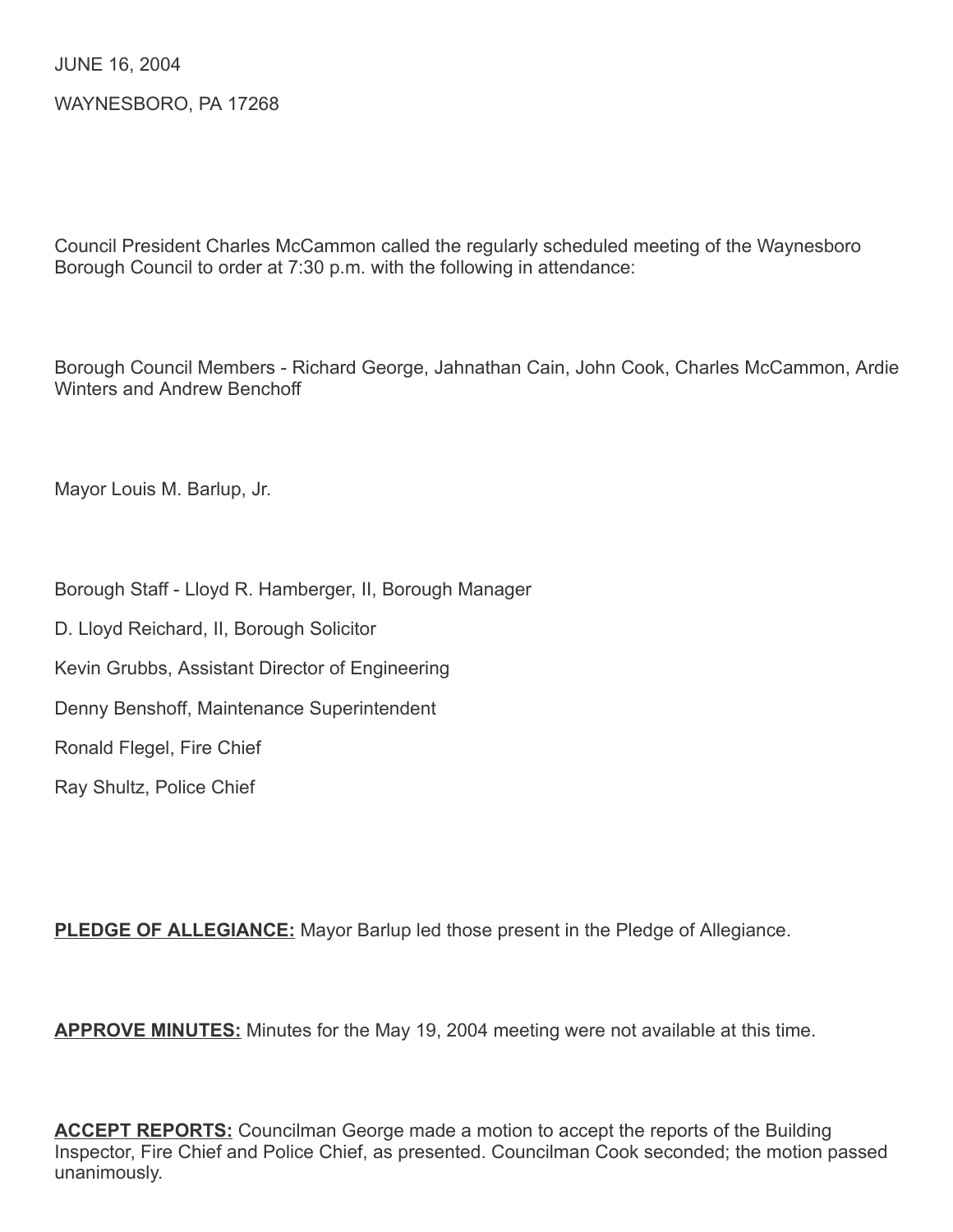**SWEARING IN OF NEW POLICE OFFICER (STEVEN SANDERS):** Mayor Barlup administered the Oath of Office and Loyalty Oath to new police officer, Steven Sanders.

### COMMITTEE REPORTS

**PERSONNEL COMMITTEE:** Councilman Cain reported that the Personnel and Property Committees held a joint meeting the previous evening. He made the following motions, based on discussions held at that meeting:

bu To approve a salary increase for Denny Benshoff to 20B. Councilman Cook seconded; the motion passed unanimously.

2) To remove Vicki Carty (Water Plant) from probationary status. Councilman Cook seconded; the motion passed unanimously.

3) To authorize the advertisement for a Zoning Code Enforcement Officer. Councilman Cook seconded; the motion passed unanimously.

4) To approve a new job description for the position of Zoning Code Enforcement Officer. Councilman Cook seconded; the motion passed unanimously.

5) To contract with General Code for ordinance codification services. Councilman Cook seconded; the motion passed unanimously.

**PROPERTY AND PUBLIC SAFETY COMMITTEE:** Councilman Benchoff noted that Vicki Huff would like to make a brief presentation regarding the Franklin County Emergency Services Council. (Ms. Huff was appointed as Waynesboro's representative last year.) She noted that officers are now in place, and a checking account has been opened. As they have incurred expenses for preparation of their charter and by-laws, they will be requesting monetary support from all municipalities in Franklin County in the amount of 1¢/per person. According to the 2004 census, Waynesboro's requested donation would be \$96.00 (although she suggested they give \$100.00) for the FCESC's operating costs. Ms. Huff explained that this will be a yearly request. Councilman Cook then made a motion to approve the donation of \$100.00, as suggested by Ms. Huff. Councilman Benchoff seconded; the motion passed unanimously.

**STREET COMMITTEE:** Councilman George noted that the Engineering Department's analysis of the intersection at Fairview Avenue and Third Street was reviewed by the Street Committee, and they recommended that a four-way stop be placed at that location at some time in the future. Councilman George made a motion that a four-way stop be established at Fairview Avenue/Third Street. Councilman Cook seconded; the motion passed unanimously. Mr. George announced that further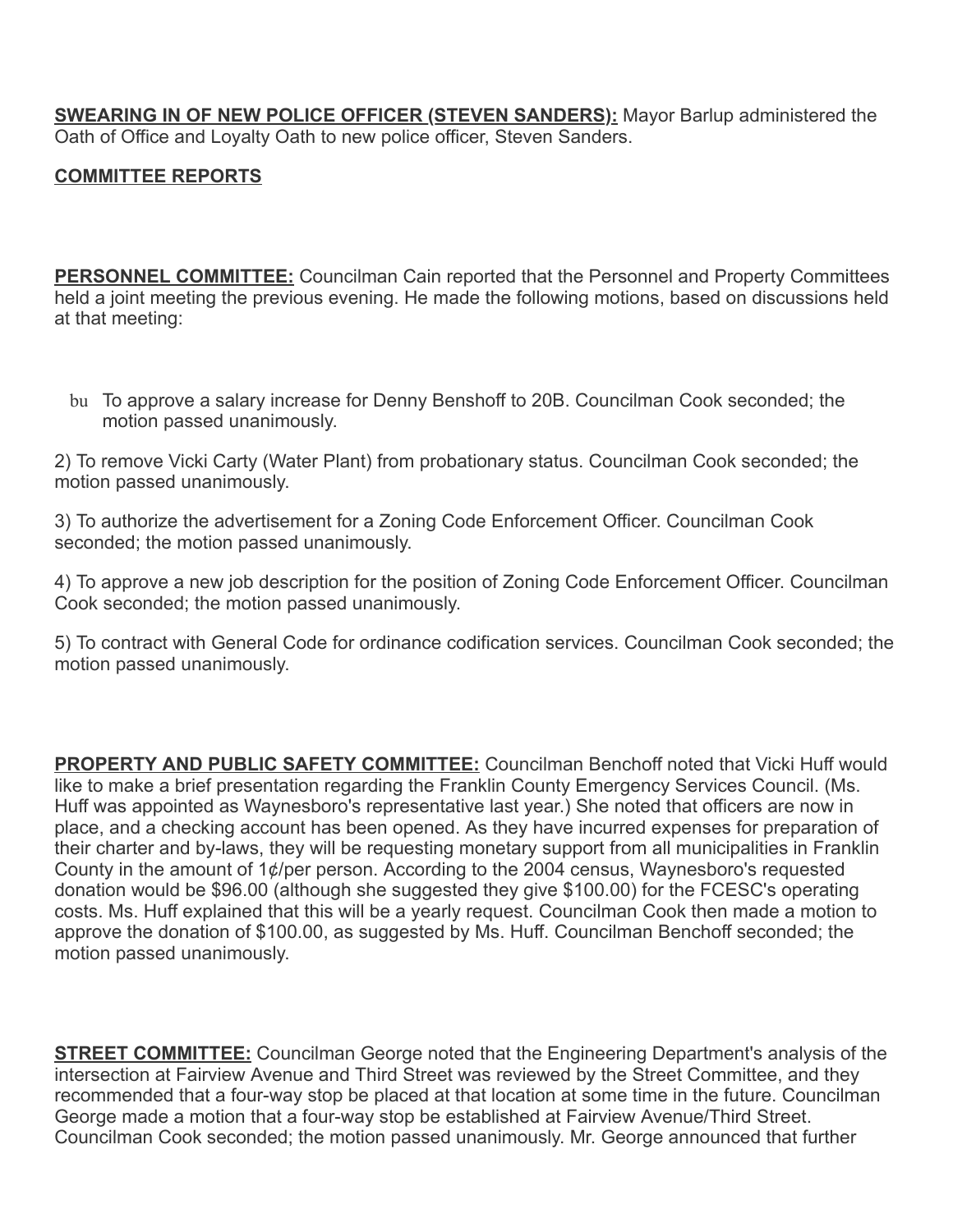studies are being conducted at Third/Church Streets and Third/Walnut Streets. Those analyses will be presented and discussed at the Street Committee's next meeting.

Councilman George also reported on the following items:

- bu Additional turning lane arrows have been placed on Main Street near Clayton Avenue.
- bu Residents were urged to trim trees, bushes, etc. encroaching the public right-of-ways.
- bu Traffic signals will be placed on "flash" from 11 p.m. to 6 a.m. in the near future.
- bu Various street and alley parking problems were discussed and will be investigated further.
- bu Comments were heard from residents opposing Rutters -- a response will be prepared with the Solicitor's assistance.

### INTERGOVERNMENTAL COMMITTEE: No report.

**DOWNTOWN REVITALIZATION AND FINANCE COMMITTEE:** No report. Councilman Cook noted that the Committee will meet with Bill Fontana of the PA Main Street Center on June 22<sup>nd</sup> at 7:00 p.m. in the second floor Council Chambers. The Committee will hold a brief meeting following his presentation, which will take the place of the regular June meeting (which would have been held on June 28<sup>th</sup>).

MAYOR'S REPORT: The Mayor's Report was as follows -

"The 93<sup>rd</sup> Annual PSAB (Pennsylvania State Association of Boroughs) Conference was held at Seven Springs Mountain Resort, Champion, PA, on June 6-9.

As always, this was an important conference because it offered the opportunity for mayors and other borough officials to witness firsthand the various levels at which PSAB works.

In 1911, PSAB was founded for the purpose of lobbying on behalf of borough governments. Today PSAB represents 961 Pennsylvania borough governments and over 7,000 elected and appointed officials. This now represents a very strong lobbying force.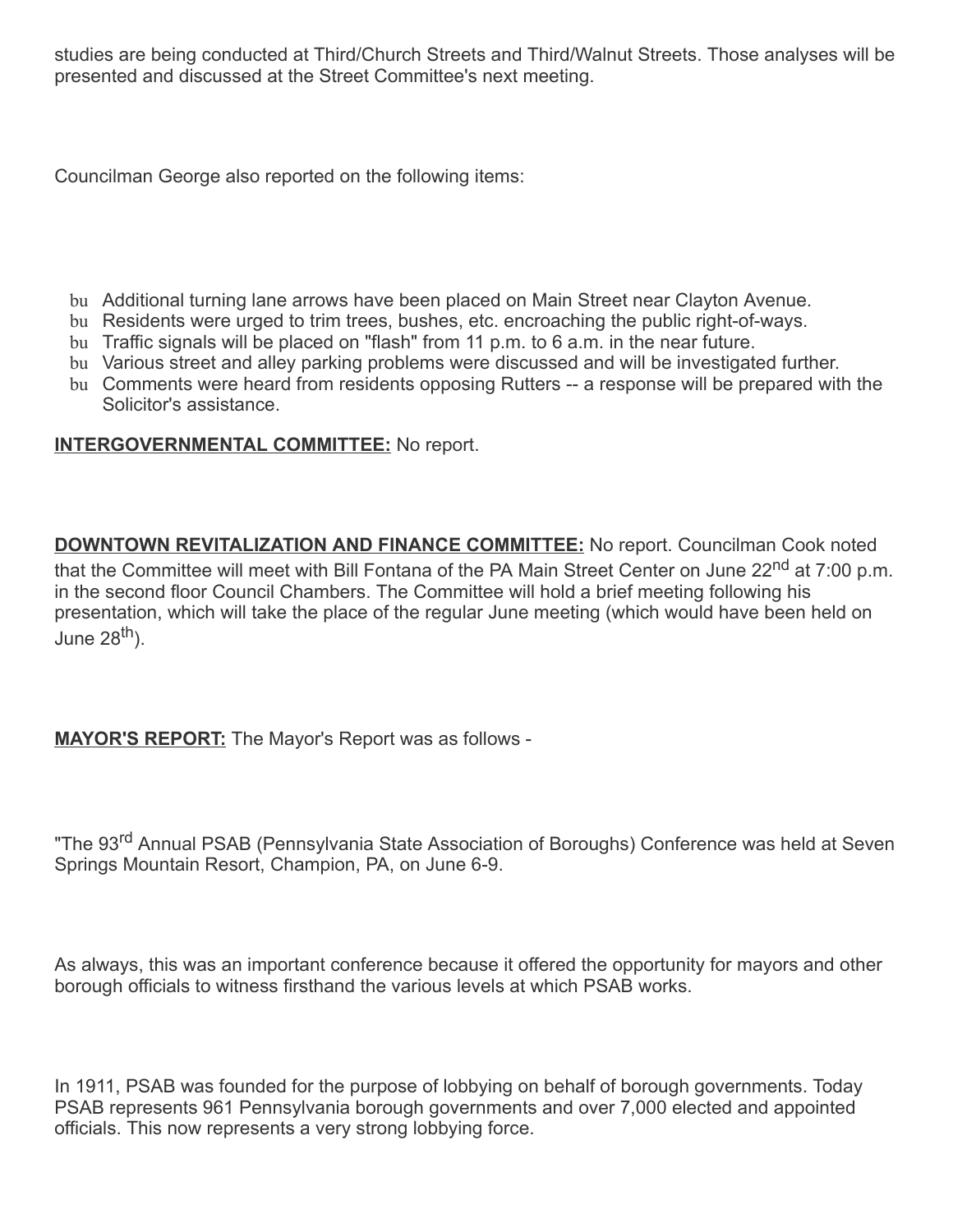We heard from members of the General Assembly, Senior State Officials and PSAB leadership on what is being done regarding the issues that are currently affecting borough government.

I served as a member of the Resolutions and Policy Committee. One of the concurrent sessions which I found interesting was entitled "Common Misconceptions and Mistakes in Collective Bargaining"."

**BUS SERVICE (CTA) REPORT:** No report. Mr. Hamberger reported that he received an e-mail earlier today from the Borough of Chambersburg. They note that PENNDOT has worked out a way for the bus service to continue for an additional three months, until the audits for the last two years have been completed. Once those are completed, PENNDOT will make a determination on the financial status of CTA. This will require an additional local match from the various municipalities involved of \$2785 (broken down to \$417.50 from both Waynesboro and Washington Township). Mr. Hamberger noted that money is budgeted for this; and if there are no objections, he will forward a check. He added that the other municipalities have also approved their shares. Council concurred.

### PUBLIC COMMENT - ITEMS ON AGENDA: None.

### UNFINISHED BUSINESS

CONSIDER ORDINANCE NO. 1020 (GSELL ZONING CHANGE) FOR ADOPTION: Mr. Hamberger noted that the zoning hearing was held prior to this meeting; and the proposed ordinance was duly advertised and is available for Council's action. Councilman George made a motion to approve Ordinance No. 1020 for the Gsell zoning change. Councilman Benchoff seconded; the motion passed unanimously.

#### ORDINANCE NO. 1020

AN ORDINANCE OF THE BOROUGH OF WAYNESBORO, PENNSYLVANIA, AMENDING OFFICIAL ZONING MAP OF THE BOROUGH OF WAYNESBORO AS PROVIDED IN ORDINANCE NO. 937 BY CHANGING THE ZONING OF A CERTAIN AREA FROM INDUSTRIAL, I, TO GENERAL COMMERCIAL, GC.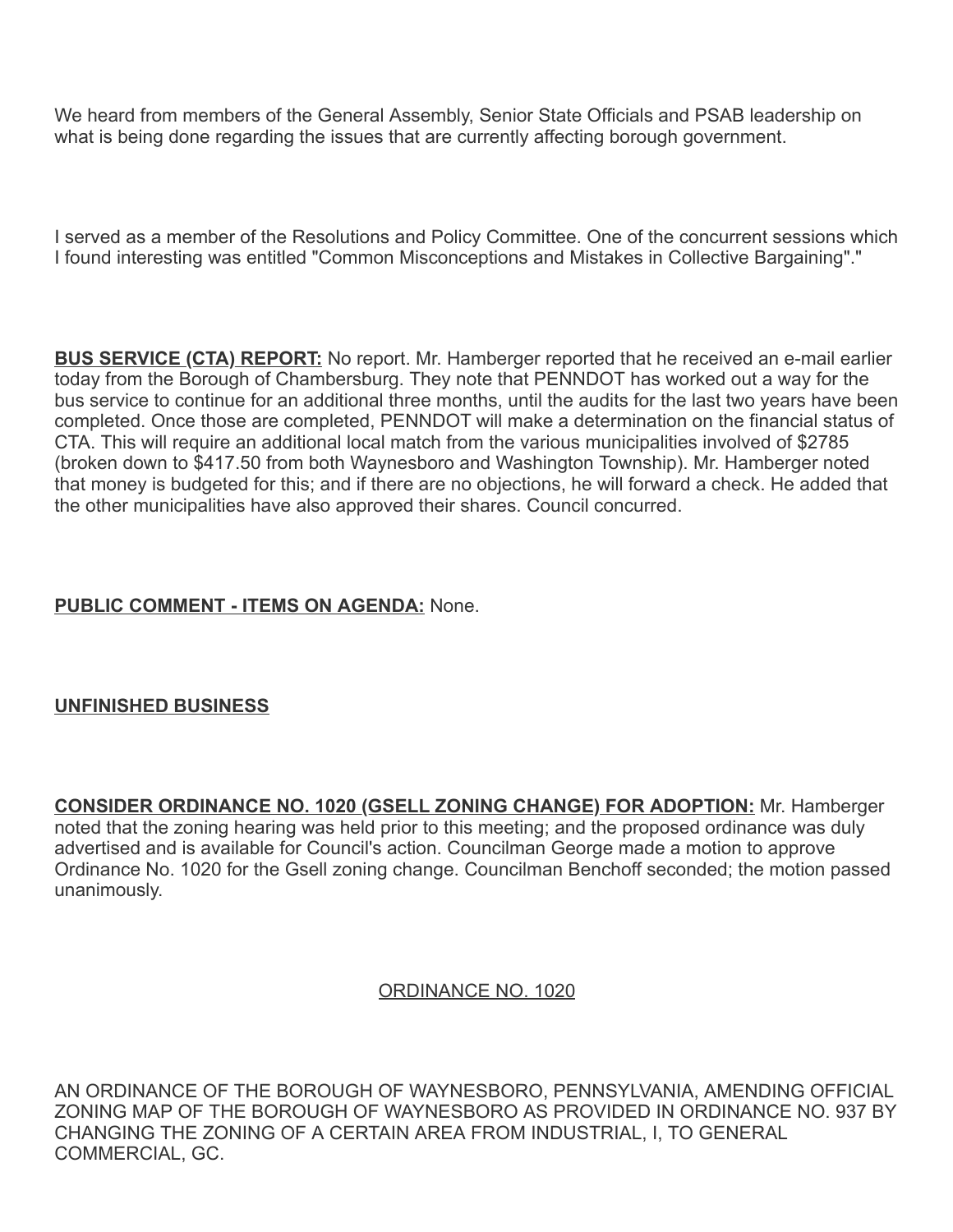Complete copy on file at Borough Hall.

## CONSIDER ORDINANCE NO. 1021 (PA CONSTRUCTION CODE ACT) FOR ADOPTION: Mr.

Hamberger noted that adoption of the PA Construction Code is part of the process of enforcing the building codes. Proposed Ordinance No. 1021 was written by the Solicitor, approved by the Planning Commission, and duly advertised for Council's consideration. Councilman Cook made a motion to approve Ordinance No. 1021. Councilman George seconded; the motion passed unanimously.

### ORDINANCE NO. 1021

### BEING AN ORDINANCE OF THE BOROUGH OF WAYNESBORO, PENNSYLVANIA, CONFORMING TO THE REQUIREMENTS OF PENNSYLVANIA CONSTRUCTION CODE ACT.

Complete copy on file at Borough Hall.

CONSIDER ORDINANCE NO. 1022 (AMENDMENT TO PENSION PLAN) FOR ADOPTION: Mr.

Hamberger noted that this amendment is a requirement of the IRS, but does not actually change anything in the employees' pension plan. Approval has been recommended by the Borough's actuary. Councilman Benchoff made a motion to approve Ordinance No. 1022. Councilman Cook seconded; the motion passed unanimously.

### ORDINANCE NO. 1022

AN ORDINANCE OF THE BOROUGH OF WAYNESBORO, FRANKLIN COUNTY, PENNSYLVANIA, AMENDING ORDINANCE NO. 872 AS AMENDED, IN ORDER TO COMPLY WITH REVENUE RULING 2001-62, REVENUE RULING 2002-27, AND THE FINAL REGULATIONS ISSUED UNDER INTERNAL REVENUE CODE SECTION 401(a)(9) EFFECTIVE AS OF THE FIRST DAY OF THE PLAN YEAR BEGINNING ON OR AFTER JANUARY 1, 2002 OR AS OTHERWISE PROVIDED IN THE AMENDMENT.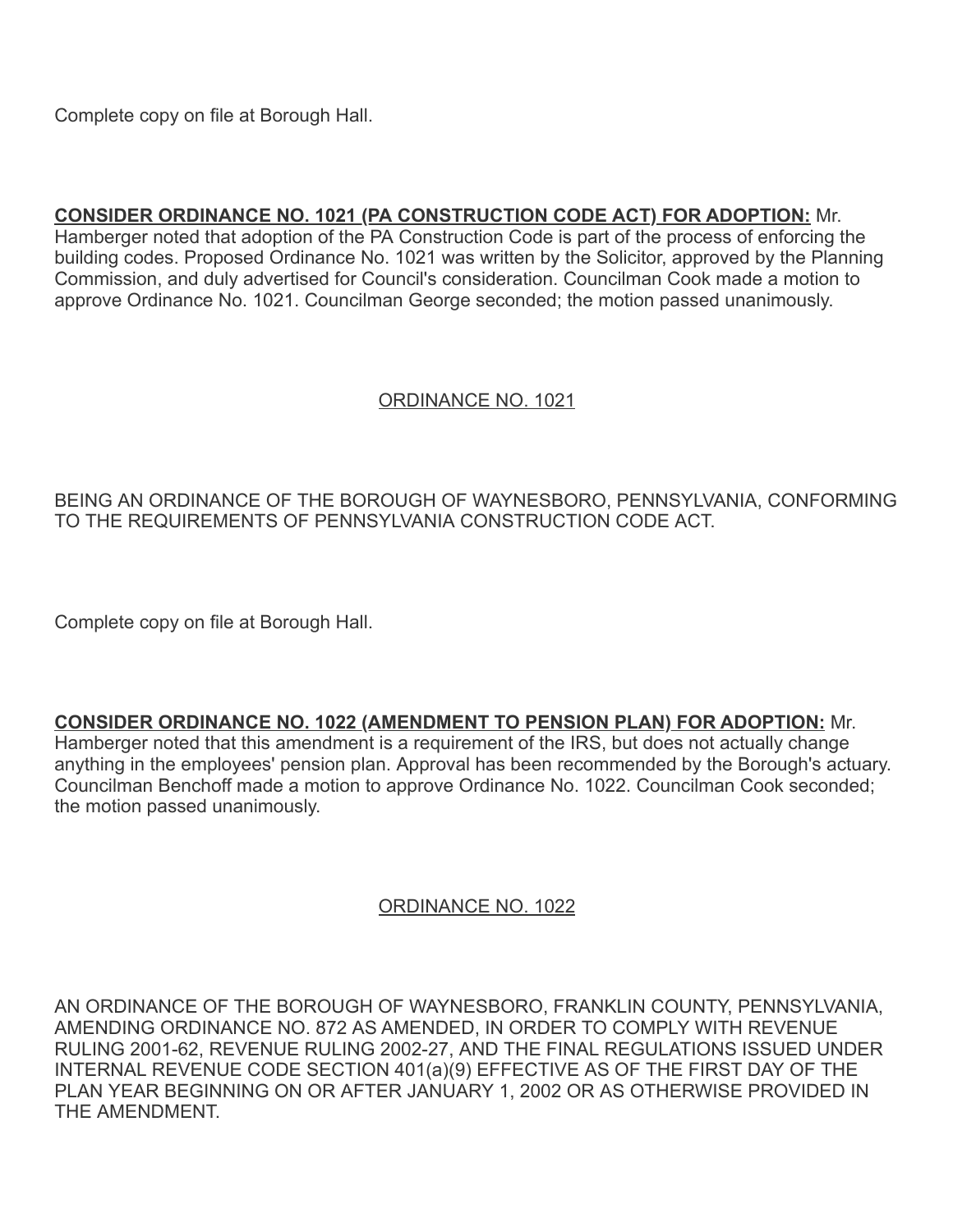Complete copy on file at Borough Hall.

**BUILDING INSPECTION SERVICE PROPOSALS:** Mr. Hamberger reported that two proposals were received for building inspection services. The proposals were reviewed by Council and the staff. Councilman George made a motion to contract with Accredited Services for building inspection services, contingent upon review by the Borough Solicitor of any contracts prior to execution. Councilman Cook seconded. Councilman Cook noted that this company operates from Waynesboro, and citizens will not be required to leave Waynesboro in order to obtain a building permit. Regular hours will be maintained each day. Their office is in the former Savage-Minnich Pharmacy building (temporarily), but they will be relocating to a new address in the future. Mike Cermak, President of Accredited Services, introduced himself to the public in attendance. The motion then passed unanimously.

**MULLIN & LONERGAN PROPOSAL FOR PLAN REVIEW:** Mr. Hamberger noted that this matter was discussed by Council in the past, but was deferred. Councilman Cain made a motion to approve the proposal received from Mullin & Lonergan to conduct a review of any plans submitted regarding the proposed Rutters development on Potomac/Third Streets. Councilman Cook seconded; the motion passed 5-0 (with Councilman Benchoff abstaining).

**WITF-TV'S OUR TOWN SERIES:** Mr. Hamberger noted that WITF is interested in including Waynesboro as part of their Our Town series. He explained that amateur videographers film various places of interest in Waynesboro, and they are compiled into an hour-long program. Nothing but cooperation is required from the Borough. Council agreed that this is an excellent opportunity to display Waynesboro's attributes and the citizens' pride in their community.

TRUSTEE NOMINATIONS OF DIRECTORS AND ALTERNATES TO RCI: Mr. Hamberger noted that he received correspondence from M & T Investment Group regarding their nominations to the Board of Directors for RCI's 2004-2005 year, as follows:

Directors Alternates

George Buckey James Oliver

John W. Keller Willard Rahn

Alice McCleaf Richard A. Mohn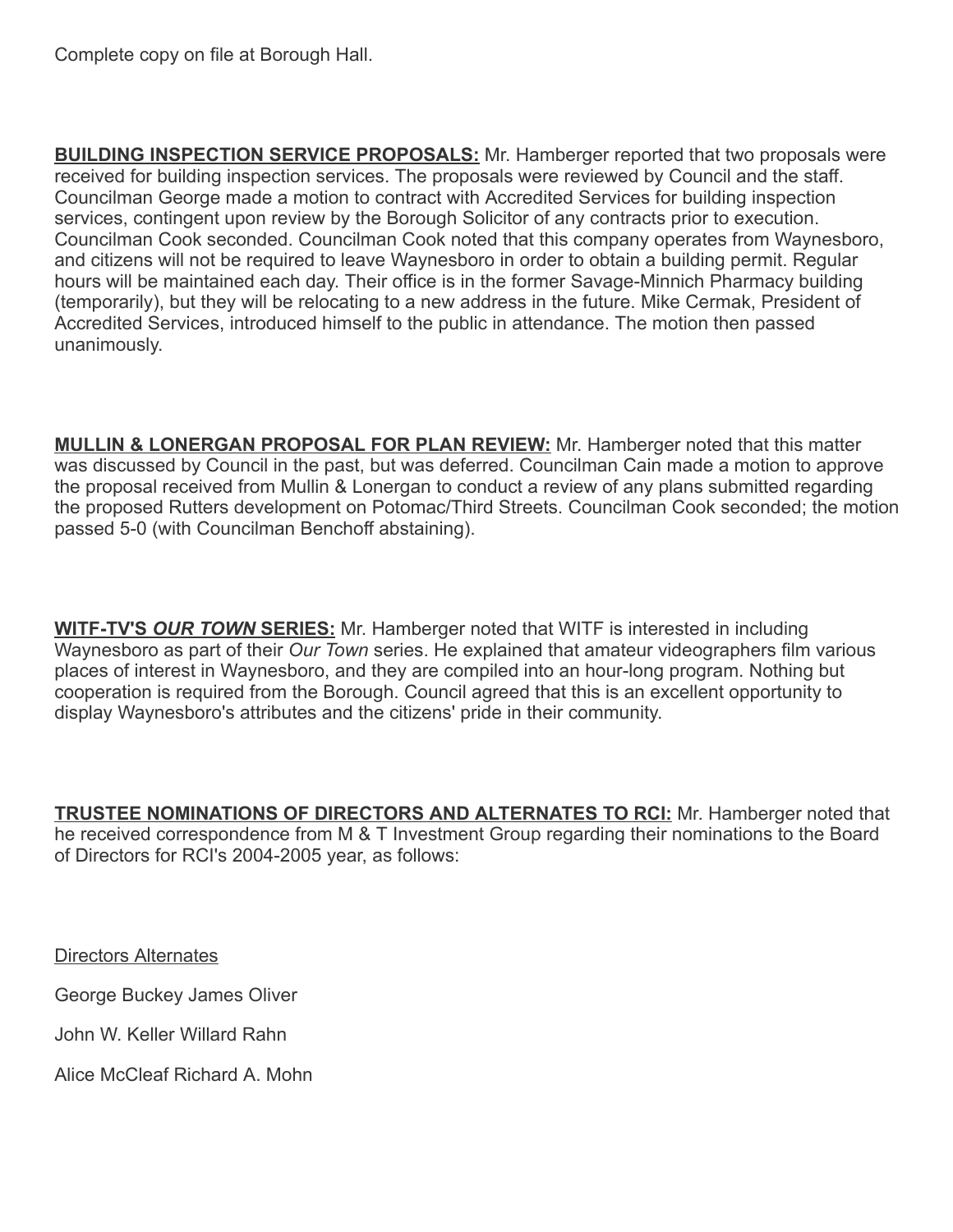Councilman George made a motion to approve the nominations as presented. Councilman Benchoff seconded; the motion passed unanimously.

**REIMBURSEMENT RESOLUTION FOR POLICE OFFICERS:** Police Chief Ray Shultz presented four (4) resolutions for Council's approval. He explained that these resolutions are required in order to receive reimbursement from the Municipal Police Officers' Education and Training Commission for the new police officers' training at Harrisburg Area Community College. He noted that reimbursement is provided for a percentage of the mileage incurred, meals, lodging and salaries. Councilman Cook made a motion to approve Resolutions #2004-13, 14, 15 and 16. Councilman Cain seconded; the motion passed unanimously.

> RESOLUTION #2004-13 (Robert Elmer Stansfield, IV) RESOLUTION #2004-14 (Bryan Paul Chappell, Jr.) RESOLUTION #2004-15 (Travis Arthur Carbaugh) RESOLUTION #2004-16 (David Aaron Haugh)

BE IT RESOLVED by the Borough of Waynesboro, and it is hereby resolved by the authority of same:

THAT the Borough of Waynesboro hereby agrees that while receiving any funds from the Commonwealth of Pennsylvania pursuant to said Act, the Borough of Waynesboro shall adhere to the rules, regulations and training standards established by the Municipal Police Officers' Education and Training Commission.

Complete copies on file at Borough Hall.

# REQUEST FOR "NO PARKING" SIGNS ALONG MAIN STREET ON JULY 3RD FOR 5K RUN:

Police Chief Shultz noted that there have been some concerns regarding traffic and parked vehicles on the south side of Main Street during the Summer Jubilee's 5K Run in the past. There were 300+ runners last year, but they are expecting even more this year. He is requesting permission to place "no parking" signs on the south side of Main Street from Franklin Street to Enterprise Avenue. The signs would be removed at approximately 9:15 a.m. in time for residents to park for the parade (which begins at 10:30 a.m.) Councilman Cook made a motion to approve the Chief's request. Councilman George seconded; the motion passed unanimously.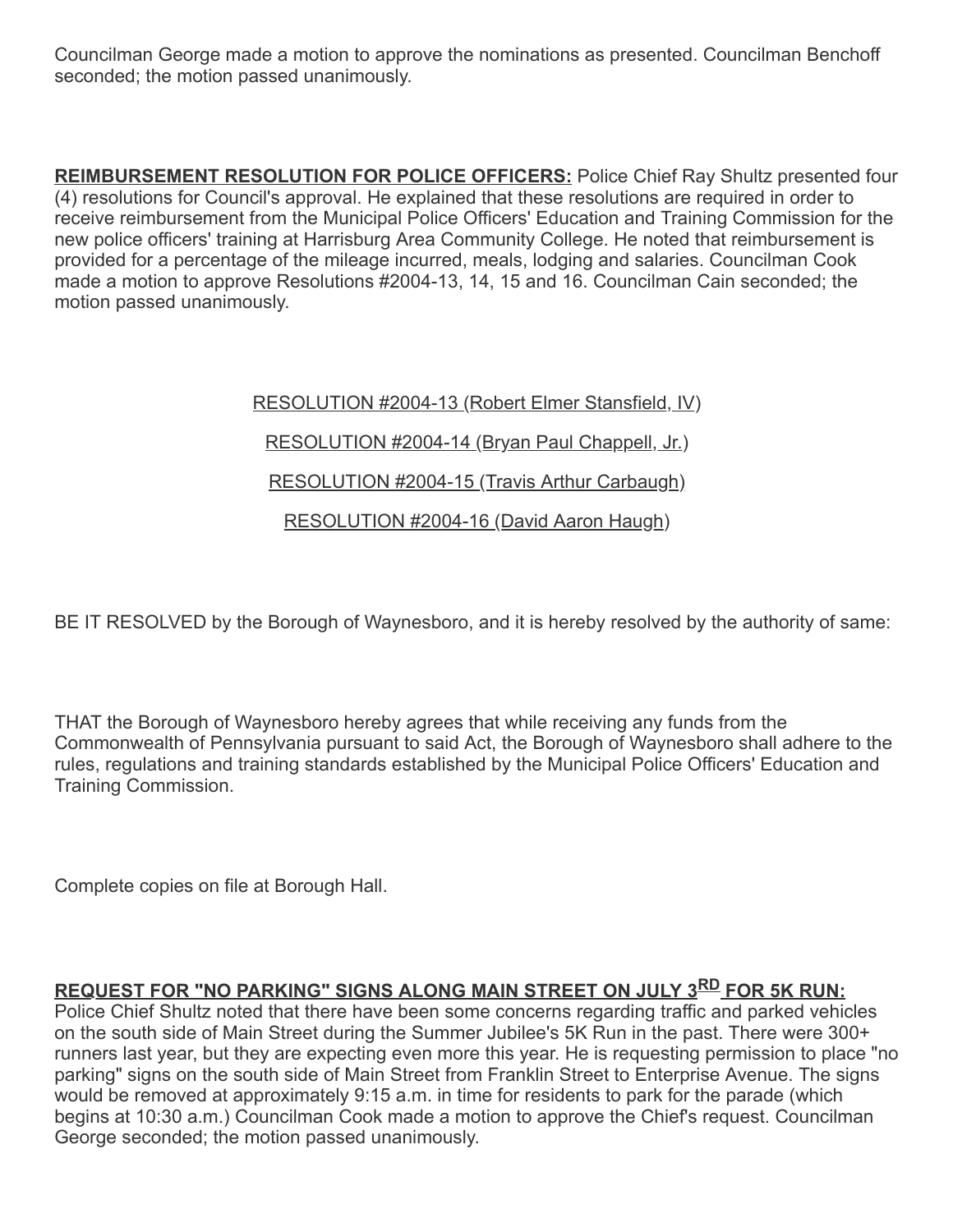PUBLIC IN ATTENDANCE - NON-AGENDA ITEMS: Roy Tressler, 121 W. Third Street. Mr. Tressler noted that he had posed several questions to Borough Council at the last meeting, and he hoped they were prepared to respond to those at this meeting. Mr. Hamberger replied that Council is not prepared to respond at this time, but will most likely address those issues at their next meeting. Mr. Tressler requested that their responses be in writing.

Margery Benson, 2 W. Third Street. Ms. Benson requested copies of the formal procedures used to abandon a street or alley, a copy of the formal ordinance changing zoning of the property in question from residential-medium density to commercial, and copies of any development plans presented to the Borough for the site at Third and Potomac Streets.

**CLAYTON AVENUE LIGHTS (HARRY MORNINGSTAR):** It was noted that Solicitor Lloyd Reichard had presented Borough Council with a proposed agreement at their last meeting regarding installation of additional street lights on Clayton Avenue. Since that time, however, a meeting was held with Borough staff members, representatives of Allegheny Power, and Harry Morningstar. At that meeting, certain modifications were discussed due to the storm sewer in the vicinity of the proposed installations. Councilman Benchoff made a motion to authorize the Borough Manager to move forward with the project by presenting the proposed contract to Mr. Morningstar and his neighbors for review. He further motioned that Denny Benshoff be given the authority to meet with the residents to explain the situation further. Councilman George seconded; the motion passed unanimously.

**FOR INFORMATION ONLY:** Mr. Hamberger noted that an invitation was received for Council members' assistance at the annual Firemens' Carnival during the week of July 19-24.

In addition, correspondence was received from William and Audrey Smith, 833 Summit Avenue, regarding the traffic flow on their street. Mr. Hamberger stated that he will address the situation with Mike Christopher, and the matter will be referred to the Street Committee for their review.

Mr. Hamberger noted that a special meeting of Council will be required in the near future to take care of several items. He suggested holding the meeting on Tuesday, June 29<sup>th</sup>, at 5:30 p.m. Council concurred.

It was noted that Kevin Grubbs had provided Council with information regarding a proposed Land Development Plan for Waynesboro Hospital. To allow for sufficient review time, the matter will be